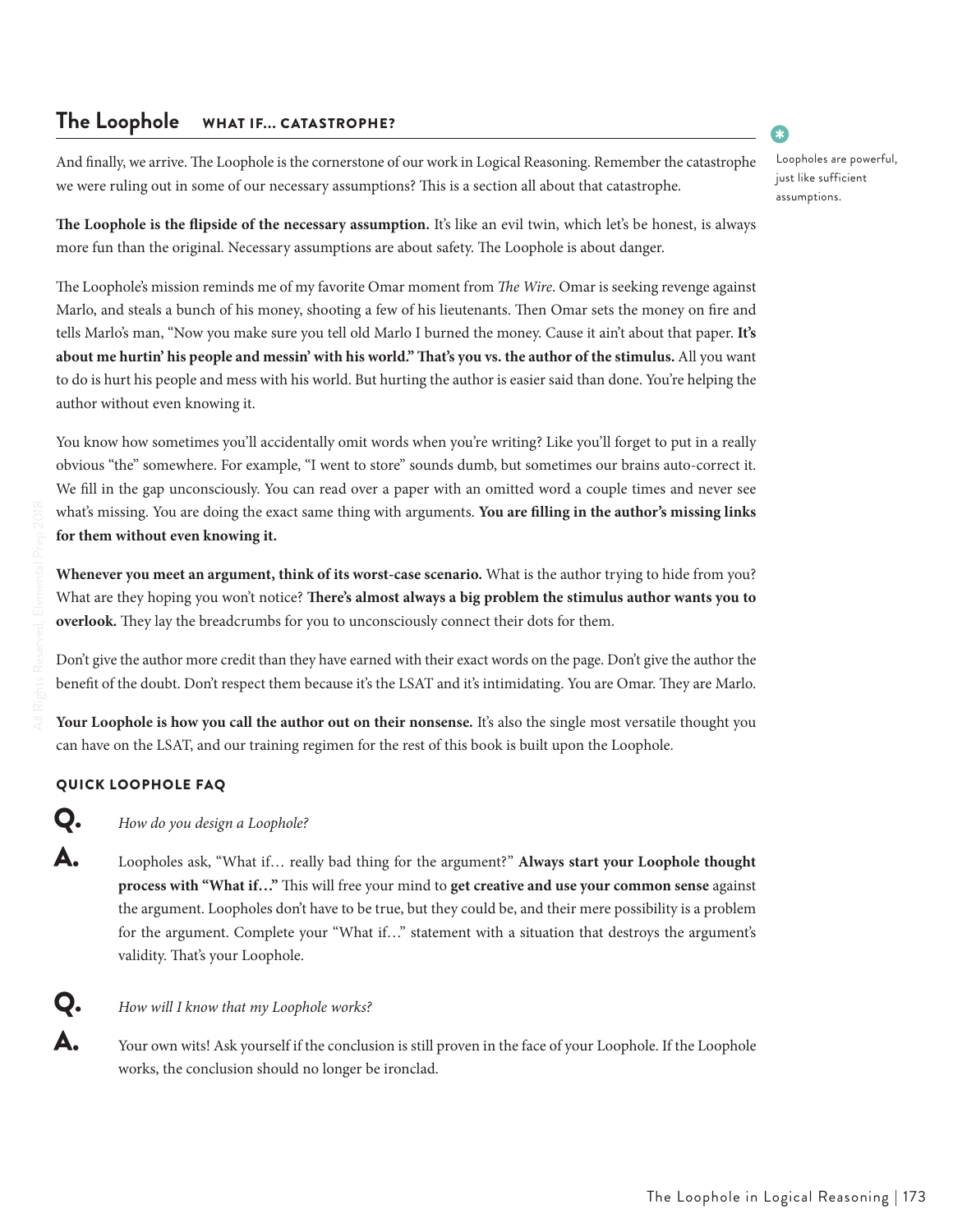œ *Why am I doing this?* 



 $\mathbf{A}$ **.** Because it will give you the answer to most of the questions in Logical Reasoning.

Let's return to our coffee argument one last time:

*Coffee is a delicious beverage, and I love anything delicious. Besides coffee, I only find candy canes and Reese's Pieces delicious. Therefore, I will drink coffee tomorrow.* 

Here are some worst-case scenarios for this argument:

*What if I won't be able to drink delicious things tomorrow?*

*What if someone stops me from drinking everything I find delicious tomorrow?*

*What if all the coffee is too hot to drink tomorrow?*

**The answer to each of these what ifs is that the conclusion is no longer valid. That's how you know the Loophole works.** If the Loophole is true, the conclusion is screwed.

Notice anything about all these Loopholes? They are the negated necessary assumptions! BOOM.

| <b>LOOPHOLE</b>                                      | <b>NECESSARY ASSUMPTION</b>                              |  |  |  |
|------------------------------------------------------|----------------------------------------------------------|--|--|--|
| What if I won't be able to drink delicious things    | I will be able to drink something I find delicious       |  |  |  |
| tomorrow?                                            | tomorrow.                                                |  |  |  |
| What if someone stops me from drinking everything    | No one will stop me from drinking everything I find      |  |  |  |
| I find delicious tomorrow?                           | delicious tomorrow.                                      |  |  |  |
| What if all the coffee is too hot to drink tomorrow? | Not all of the coffee will be too hot to drink tomorrow. |  |  |  |

**The Loophole and the necessary assumption are two sides of the same coin.** You can use either of them to find the other one as your needs require. Why does this work out so perfectly? Because of the contrapositive of our Assumption Chain!

Here is the Assumption Chain you've seen several times:

| Sufficient |  | $\rightarrow$ Conclusion True $\rightarrow$ |  | Necessary  |
|------------|--|---------------------------------------------|--|------------|
| Assumption |  |                                             |  | Assumption |

The contrapositive of that statement is:

s seul

|                       | Necessary  |  | $\rightarrow$ ~ Conclusion True $\rightarrow \sim$ |  | <b>Sufficient</b> |
|-----------------------|------------|--|----------------------------------------------------|--|-------------------|
| $\tilde{\phantom{a}}$ | Assumption |  |                                                    |  | Assumption        |

This contrapositive tells us that a negated necessary assumption will destroy the conclusion. What does the Loophole do? It destroys the conclusion. Sounds similar, right? **The Loophole and the negated necessary assumption are the same thing.** Meaning, we can rewrite the contrapositive like so: